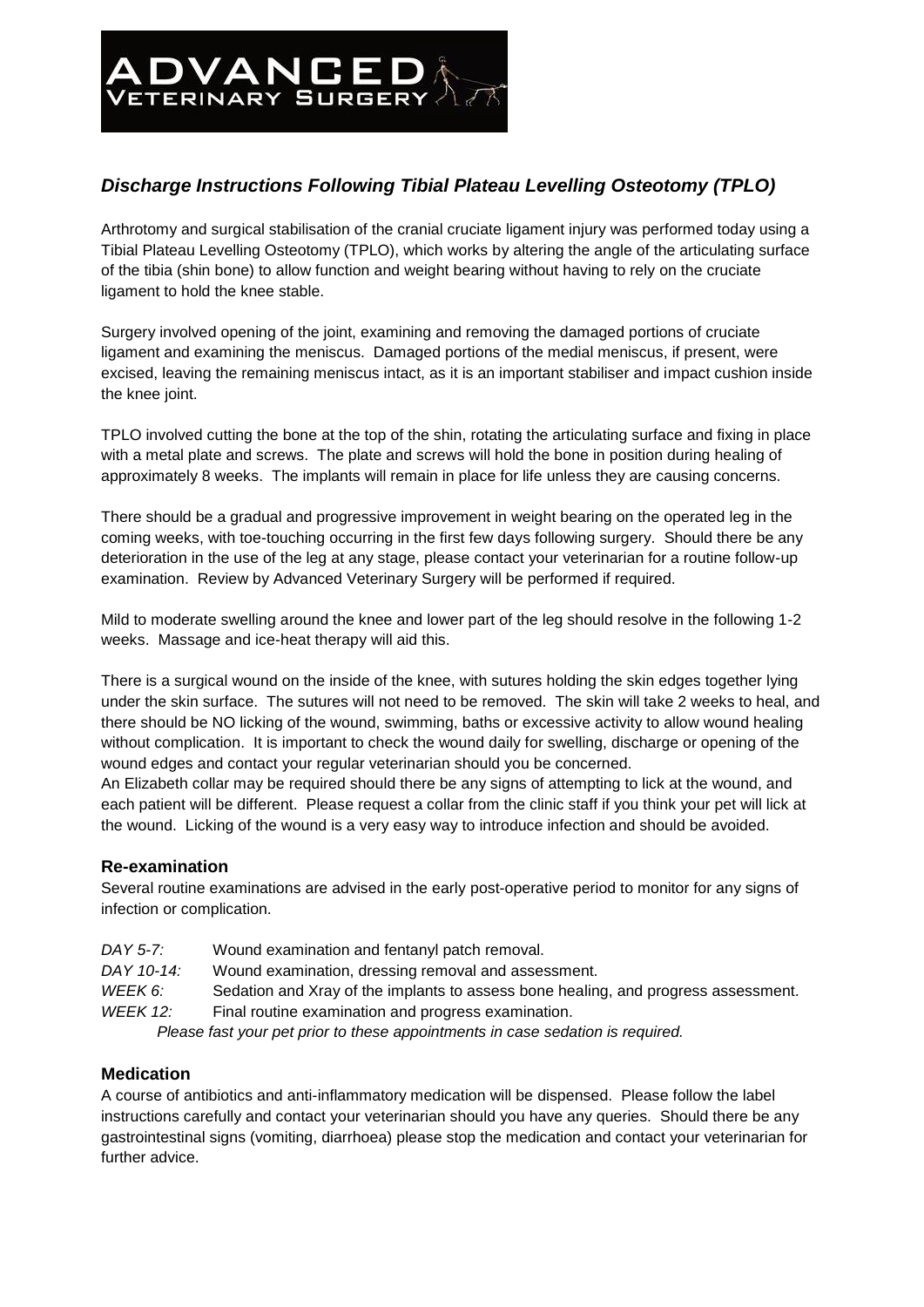

A fentanyl patch was placed on the skin for pain relief and will be covered by an adhesive bandage. The patch will provide analgesia for 3-5 days. This may be removed after 5 days and disposed of in the household waste. Occasionally side effects may be observed and vary widely between patients, with the main effect being dysphoria (appearing high, overly quiet or over excitable) and loss of appetite. Should you notice any of these signs at home, please remove the patch and dispose of in the general waste. Patients have been known to eat the patches and currently I have not observed any signs of overdosage, but please avoid this and monitor your patient carefully at home. Should you have any concerns contact your regular veterinarian or an emergency afterhours service if needed.

## **Rehabilitation**

*These are only meant to be guidelines and each patient's recovery is different.*

As the owner you are the brains of the recovery and rehabilitation, as our patients will want to run before they can crawl, and risk injury to the healing bone and soft tissues causing set-backs to the recovery.

## *WEEK 1*

*Toe touching to the ground, but should be improving small amounts daily.*

Strict Rest and Confinement or Strict Supervision

Short walks on a lead out to the backyard for toileting purposes only 2-6 times daily.

On-lead at all times / No Stairs No jumping No swimming No baths

Ice Packs (24-48 hours) may be applied to the knee and lower leg 2-4 times daily for 20 minutes to minimise early post-operative swelling and help with pain relief. Do not apply the ice directly to the skin but use a cloth between.

Heat packs (after 48 hours) may be applied to the knee 2-4 times daily for 20 minutes to aid resolution of the swelling and promote circulation and healing. Ensure the heat pack is not too hot as to burn the skin but should be comfortably warm.

#### *WEEK 2*

*Improving weight bearing on the leg, with a moderate to mild limp.*

Strict Rest and Confinement or Strict Supervision.

Short walks on a lead out to the backyard for toileting purposes only 2-6 times daily.

On-lead at all times / No Stairs No jumping No swimming No baths

Heat packs continued and applied to the knee 2-4 times daily for 20 minutes to aid resolution of the swelling and promote circulation and healing. Ensure the heat pack is not too hot as to burn the skin but should be comfortably warm.

#### *WEEK 3+4*

*Progressively improving weight bearing on the leg. More comfortable with range of motion exercises.*

Strict Rest and Confinement or Strict Supervision.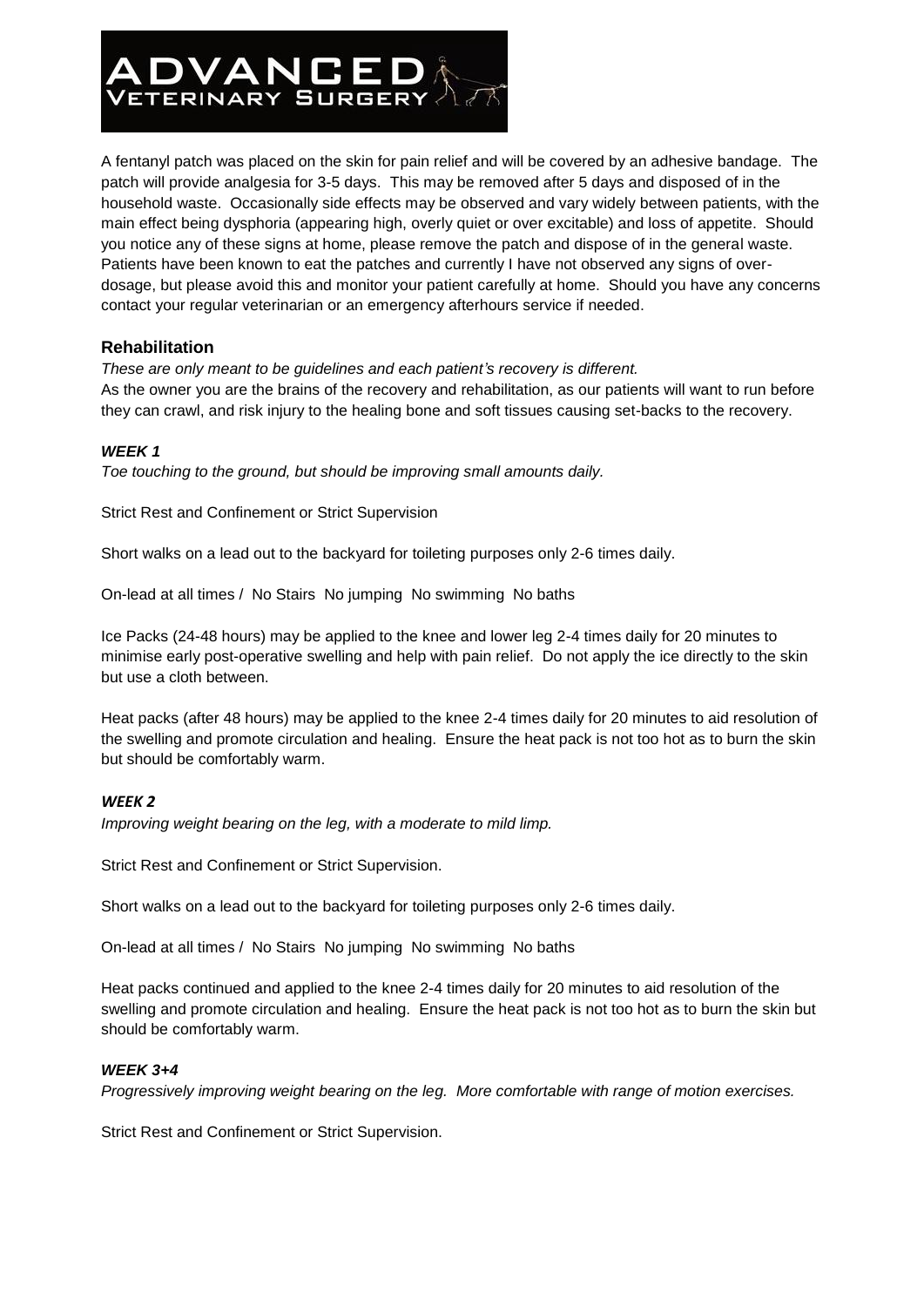

Gradually increase the length of lead controlled walks, 5-10 minutes, up to 2-6 times daily. Slow walks to encourage the use of the leg and placing correctly on the ground. If your pet limps more towards the end of the walk reduce the length of walk to a point which is well tolerated.

On-lead walks in chest deep water will encourage muscle building and knee stability. Avoid soft sand and beaches though.

On-lead at all times / No Stairs No jumping / Allowed Baths / Hydrotherapy may commence

Range of motion exercises may be performed 2-4 times daily. With the patient lying with the operated leg upper-most, and supporting the leg, gently flex and extend the knee slowly until you feel slight resistance or the patient shows signs of discomfort, for 10 repetitions.

*\*\*Patients may start to feel comfortable and want to over exercise before the bone and soft tissues are healed. It is essential the controlled program is followed to avoid major complications and set-backs in recovery.*

#### *WEEK 5+6*

*Progressively improving weight bearing on the leg with occasional limp.*

Confinement or Strict Supervision.

Gradually increase the length of lead controlled walks, 10-20 minutes, up to 2-6 times daily. If your pet limps more towards the end of the walk reduce the length of walk to a point which is well tolerated for a few days then increase again gradually.

On-lead walks in chest deep water will encourage muscle building and knee stability. Avoid soft sand and beaches though.

On-lead at all times / No Stairs No jumping / Allowed Baths / Hydrotherapy and Swimming

Range of motion exercises may be performed 2-4 times daily. With the patient lying with the operated leg upper-most, and supporting the leg, gently flex and extend the knee slowly until you feel slight resistance or the patient shows signs of discomfort, for 10 repetitions.

Sit to Stand exercises performed 2-4 times daily, if well tolerated and only if comfortable.

#### *WEEK 6-8*

*Good weight bearing on the leg, with occasional limp.*

Confinement or Strict Supervision.

Lead controlled walks, 15-30 minutes, up to 2-4 times daily. Remember if your pet limps more towards the end of the walk reduce the length of walk to a point which is well tolerated for a few days then increasing again slowly.

On-lead at all times / No Stairs No jumping / Allowed Baths / Hydrotherapy and Swimming

Range of motion exercises continued.